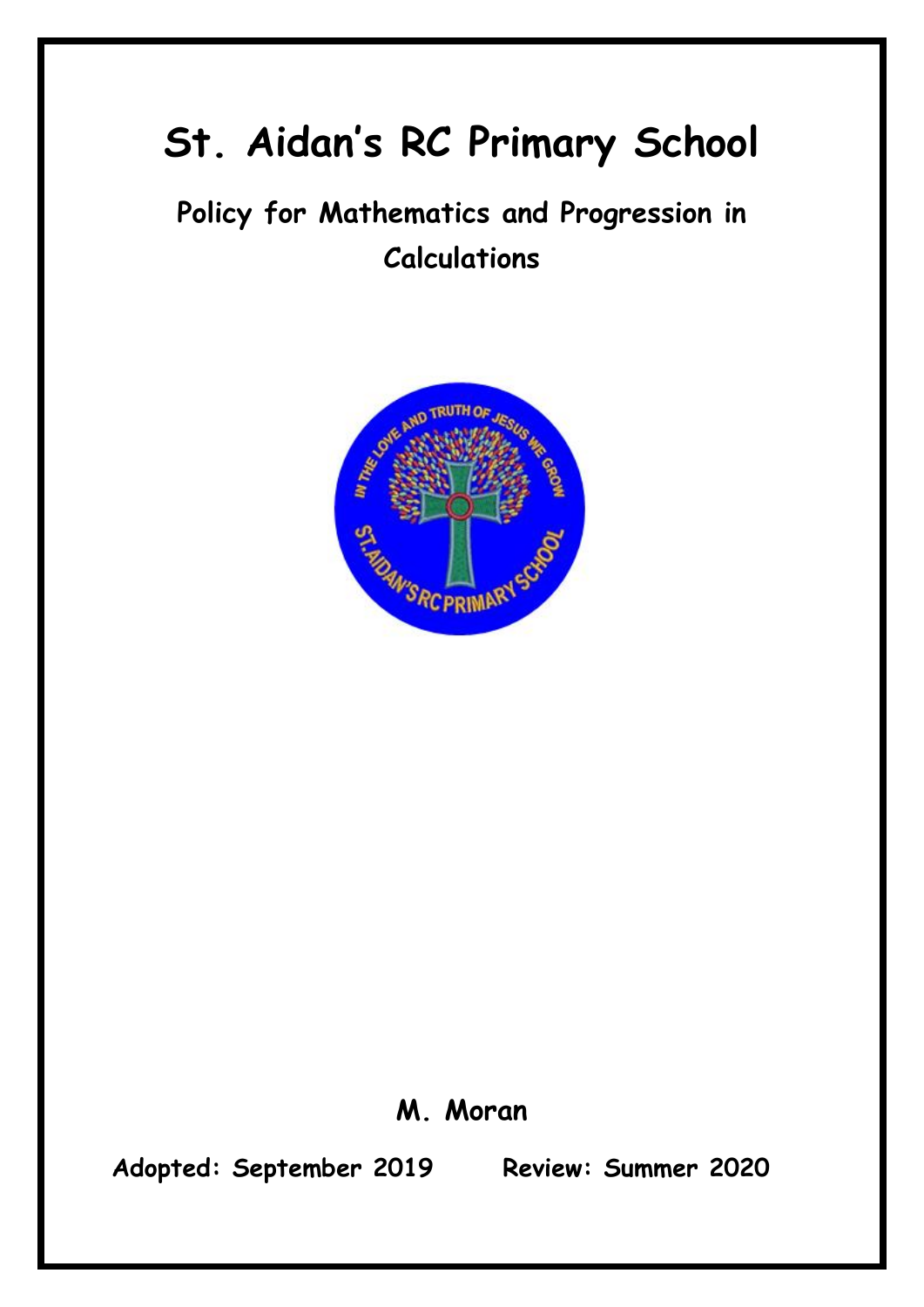# **Impact Statement**

*The teaching of mathematics at St. Aidan's RC Primary School aims to equip all pupils with a sound understanding of mathematical ideas, fluency in calculation and reasoning and a competence in problem solving which prepares them for the next stage of their education and beyond.*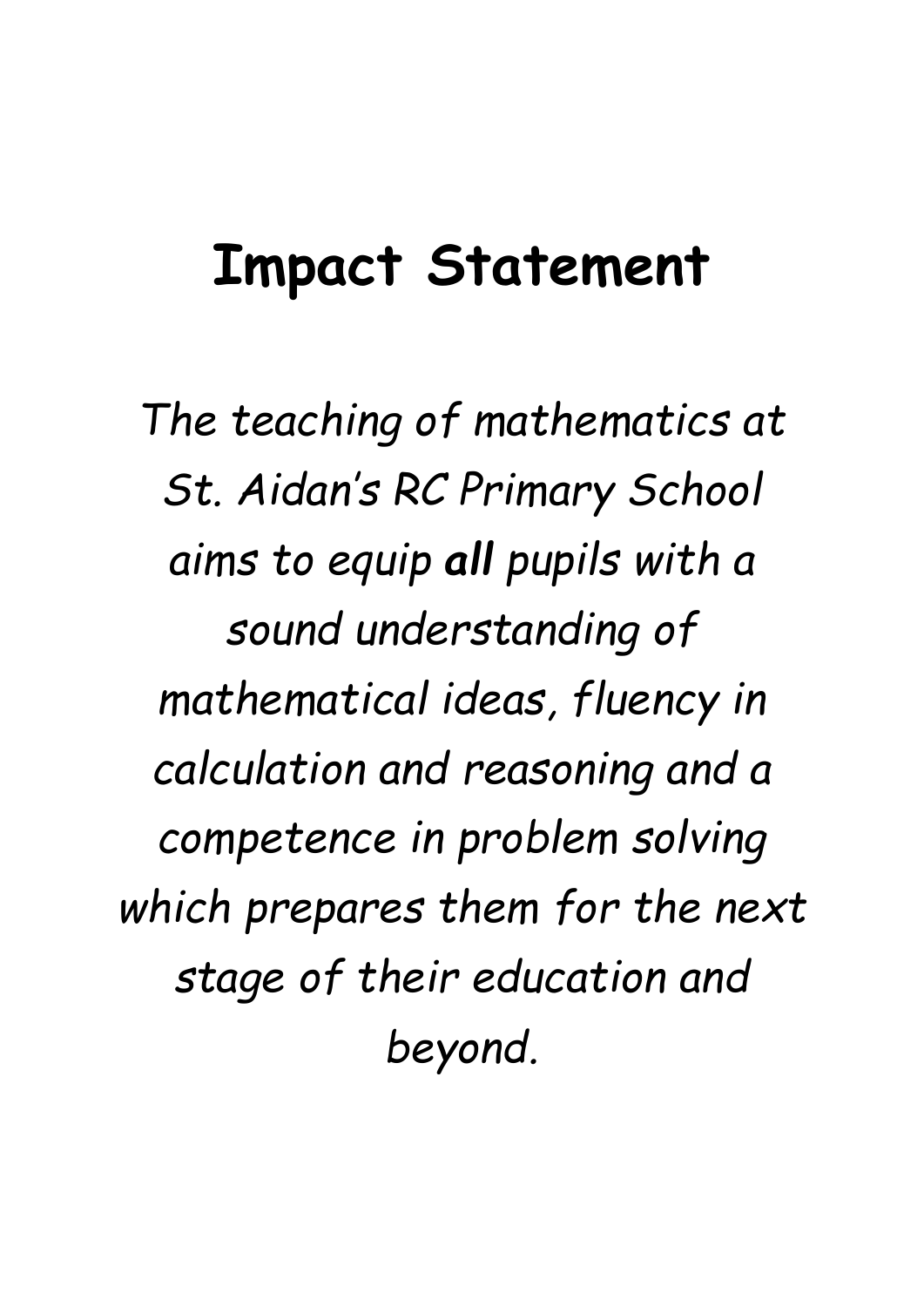# **Aims (Intent)**

The aims for teaching Mathematics at St. Aidan's RC Primary School are:

- To promote an enjoyment and understanding of mathematics through practical activities that allows children to understand the links between maths and their everyday lives.
- To equip all pupils with functional calculation skills involving all four operations this prepares them for life beyond St. Aidan's.
- To support children through stages of learning this allows them to move between concrete, iconic and symbolic representations of number.
- To allow children to develop problem solving and reasoning skills which they can apply across a range of contexts.
- To support children in developing a range of mathematical language which allows them to explain their methods and reasoning.
- To foster an understanding of the practical aspects of data handling, shape, space and measurement which can be applied to real life situations.

Mathematics at St. Aidan's has applications to all areas of the curriculum and children should be given the opportunity apply the skills they have been taught to a range of different contexts and in other areas of the curriculum. This will allow children to practise their mathematical skills, develop fluency and improve problem solving.

# **Teaching and Learning Styles (Implementation)**

The staff at St. Aidan's appreciate that all children are unique and, as such, all learn differently. Consequently, all staff teach, plan and deliver maths according to the needs of their individual classes, differentiating work and supporting pupils were needed. This can include, but is not limited to; use of a TA or appropriate adult within the lesson, support from a teacher, differentiated resources (i.e. an adapted activity), access to physical resources which children can manipulate. It is the responsibility of each individual member of teaching staff to plan lessons where pupils make progress which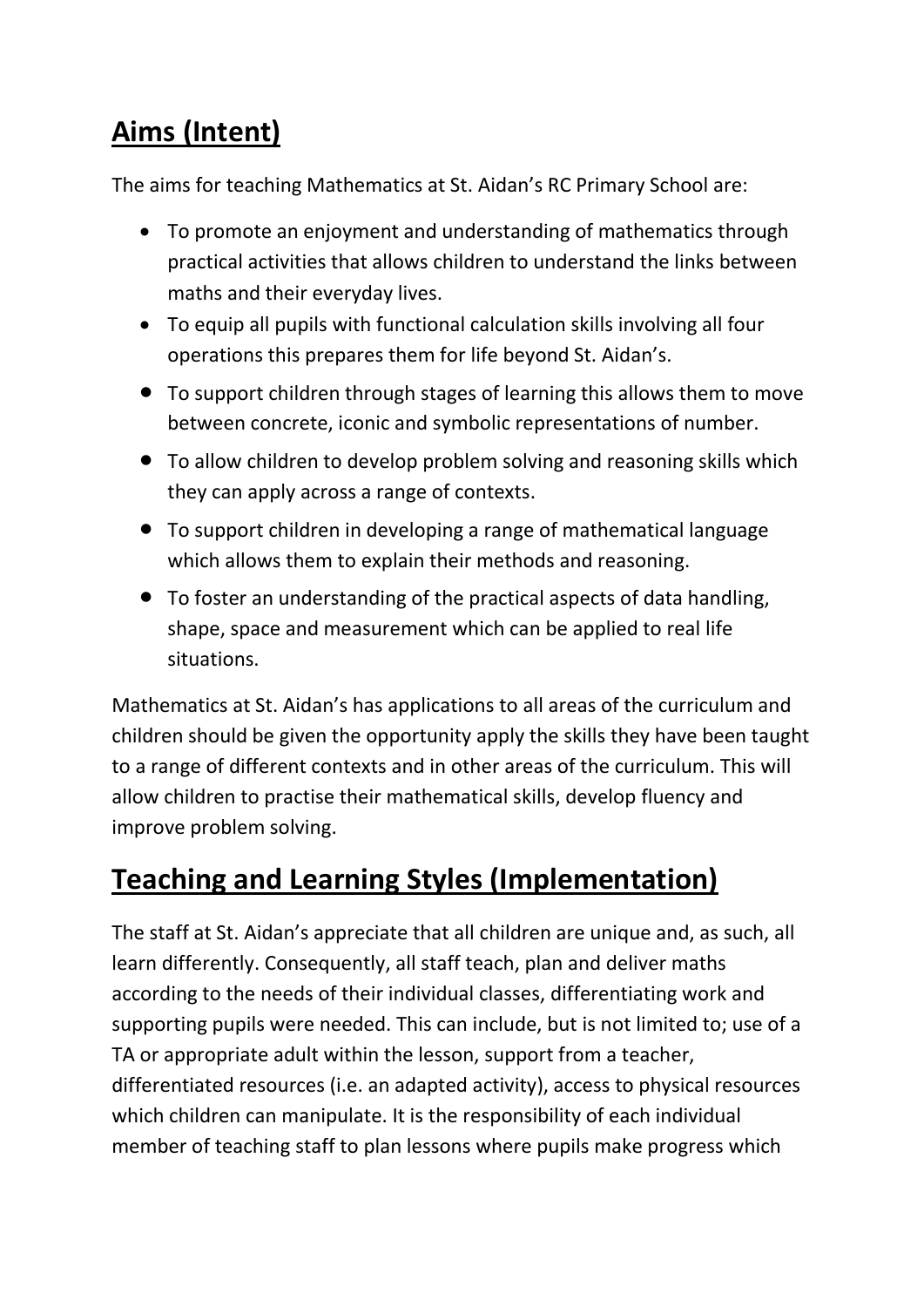makes clear differentiation for all groups of pupils in order to allow them to make progress within a lesson.

All pupils at St. Aidan's are taught mathematics, regardless of their abilities and needs. All pupils with additional needs are catered for through differentiation of planning by the appropriate class teacher. This includes those who are gifted and talented. We aim for children to achieve mastery of the mastery curriculum for a proportion of our pupils, whilst closing the gap between the most and least able learners.

It is expected that the majority of pupils will move through programmes of study at, broadly, the same pace. Pupils will not be rushed onto the next stage of calculation until they have grasped and consolidated each stage. Those who progress rapidly will be challenged to apply their learning to a range of sophisticated reasoning and problem solving activities which enrich their learning experience.

Those who are not sufficiently fluent in prior stages of learning will be supported through a range of in class support and 'intervention', guided or targeted input delivered at the discretion of the class teacher in order to consolidate their understanding.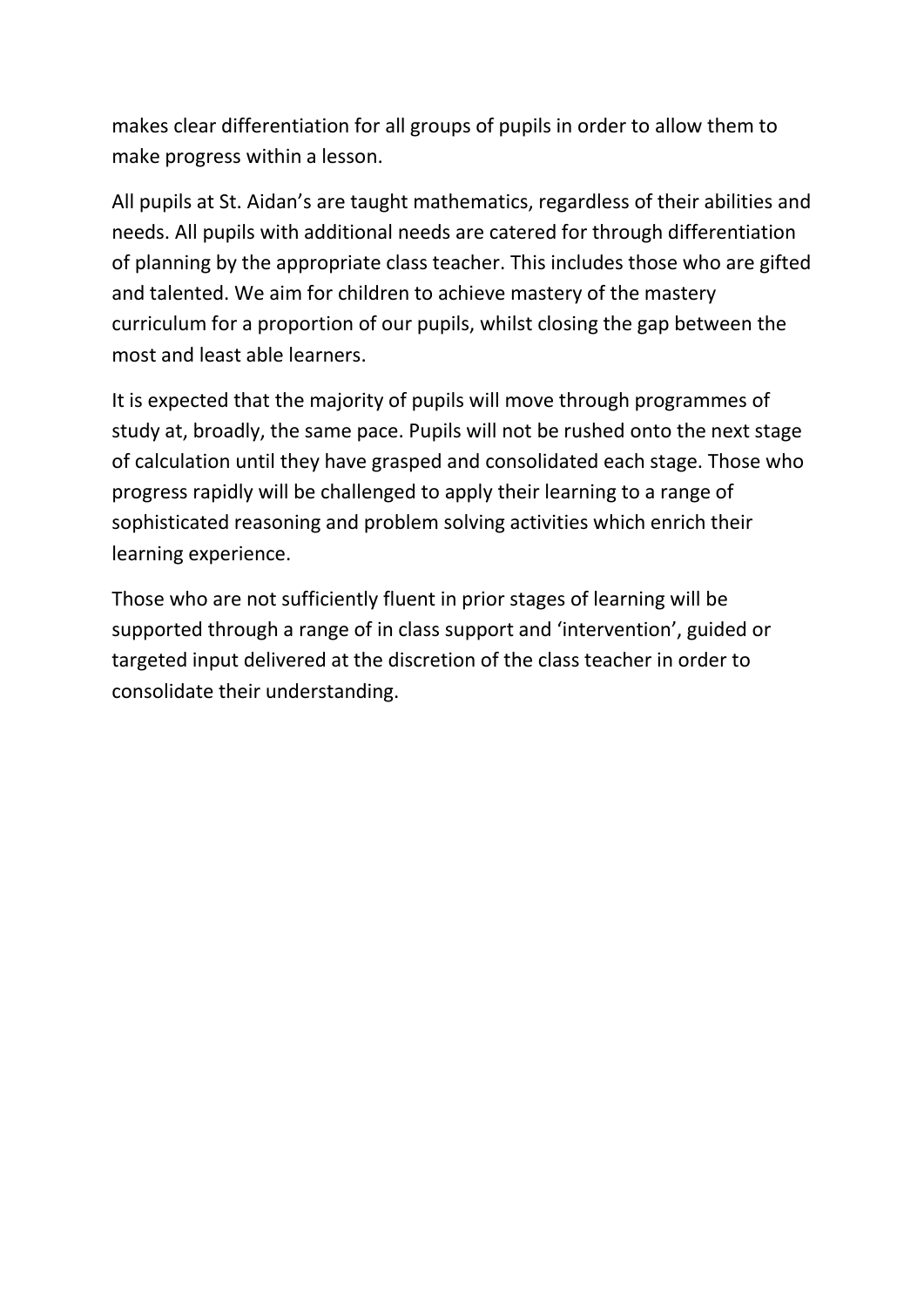# **Maths Curriculum Planning and Expectations**

Staff use the Power Maths scheme which was purchased in 2019 to ensure they are planning to meet the needs of all the children in their respective classes. The scheme broadly follows the scheme of work adopted for White Rose Maths and is approved by the DFE. The Yearly overview and units of work are attached as appendices in the back of this document for each year group. These are broken into small steps for each unit of work within White Rose Guidance and Power Maths, which support staff planning to help children achieve ARE.

The children are broadly expected to follow the process of learning laid out below, which is planned and differentiated for by the teachers in each year group. Teachers used their skill and discretion to decide which method of learning best suits the learning style of their class.



The new National Curriculum, introduced in 2014, places a high emphasis on mental recall. As such, staff are required to include weekly sessions focussed on Mental Maths, learning times tables, improving reasoning skills and practising arithmetic. The frequency of these sessions is outline below.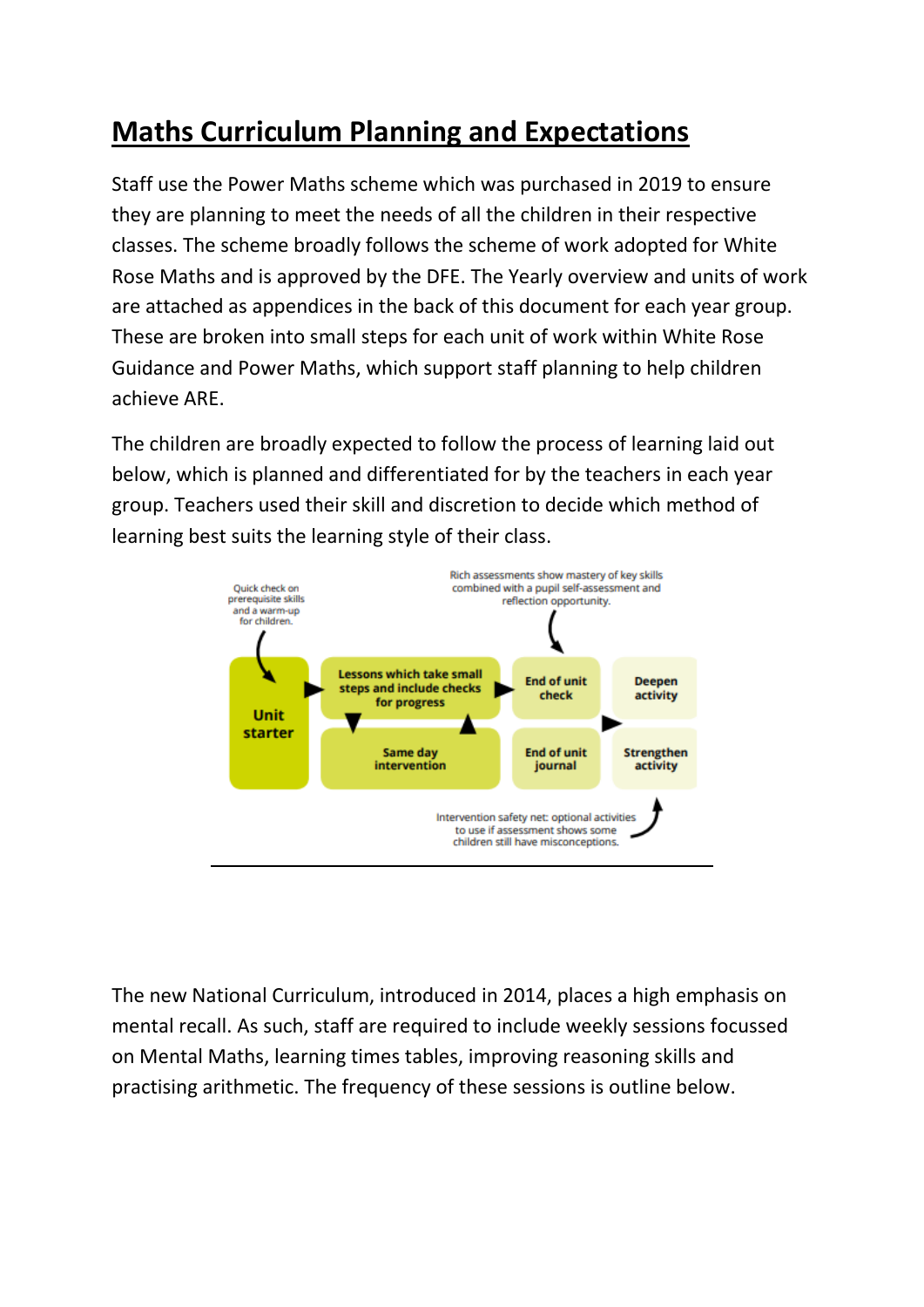#### **Curriculum**

• Staff to follow the Curriculum laid out in Power Maths scheme which was purchased to support staff in planning to ensure good curriculum coverage across all year groups in September 2019. The

• Differentiation by ability/year group/class as appropriate to Year group. Staff may use the prior learning/prior knowledge sections with the Power Maths scheme to return to gaps/missed areas in learning lower down the scheme.

- End of Year expectations in curriculum coverage monitored as per school monitoring and evaluation cycle.
- SIMS assessments updated at pre-determined assessment windows to record progress and attainment.
	- Formal assessments to be carried out during assessment periods to support teacher judgement.

| <b>Expectations</b>                                                                                                                                                                                                                                                                                     |                                                                                                                                                                                                                                                                                                                                                                                                                       |  |  |  |  |  |  |  |
|---------------------------------------------------------------------------------------------------------------------------------------------------------------------------------------------------------------------------------------------------------------------------------------------------------|-----------------------------------------------------------------------------------------------------------------------------------------------------------------------------------------------------------------------------------------------------------------------------------------------------------------------------------------------------------------------------------------------------------------------|--|--|--|--|--|--|--|
| <b>EYFS</b>                                                                                                                                                                                                                                                                                             |                                                                                                                                                                                                                                                                                                                                                                                                                       |  |  |  |  |  |  |  |
| Daily practical sessions for children to engage and explore a variety of mathematical<br>skills through play based experiences.                                                                                                                                                                         |                                                                                                                                                                                                                                                                                                                                                                                                                       |  |  |  |  |  |  |  |
| <b>KS1</b>                                                                                                                                                                                                                                                                                              | KS <sub>2</sub>                                                                                                                                                                                                                                                                                                                                                                                                       |  |  |  |  |  |  |  |
| Practice times tables regularly and<br>scores recorded<br>Times table display visible in<br>classrooms<br>Practical assessment / Welcome<br>task for each topic to assess pupils<br>and to inform planning<br>At least one extra calculation<br>session per week at the discretion<br>of class teacher. | 2 x sessions of calculation practice<br>$\bullet$<br>using four operations<br>1 x reasoning focus session per<br>$\bullet$<br>week, applying calculation skill.<br>Practice times tables regularly and<br>$\bullet$<br>scores recorded.<br>Times table display visible in<br>$\bullet$<br>classrooms<br>Practical assessment / Welcome<br>$\bullet$<br>task for each topic to assess pupils<br>and to inform planning |  |  |  |  |  |  |  |

# **How is this supported by other policies?**

## **Progressions in Calculation**

The progress in calculation policy is organised into stages and which is attached as an appendix at the end of this policy. This is a separate policy which runs alongside Power Maths Scheme and ensures that children are all taught to calculate the same way across the school. This separate document is published as a guide and shared with parents who request advice in supporting their children with maths at school.

The stages do not have ARE attached to them as it is likely, and expected, that all children will progress through these stages at different rates. The majority of the children in school will be able to achieve all things laid out in the calculation policy upon leaving school at the end of Year 6.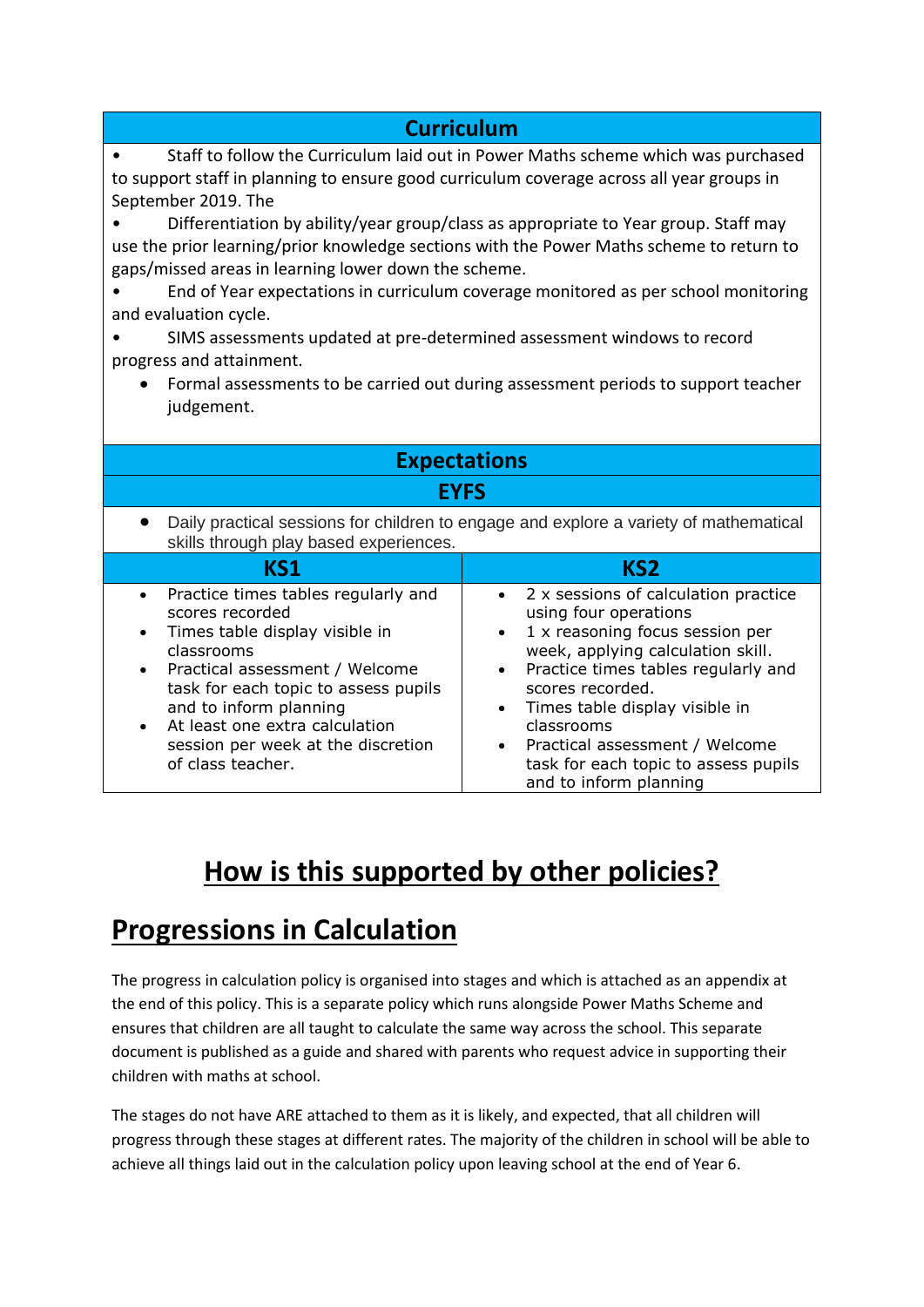|                 | By the end of each year group, the majority of each class will be           |                                                                                                        |                                                                                                                                            |                                                                                                                                                                               |                                                                                                                                                                                           |                                                                                                                                                                                                                   |                                      |  |  |
|-----------------|-----------------------------------------------------------------------------|--------------------------------------------------------------------------------------------------------|--------------------------------------------------------------------------------------------------------------------------------------------|-------------------------------------------------------------------------------------------------------------------------------------------------------------------------------|-------------------------------------------------------------------------------------------------------------------------------------------------------------------------------------------|-------------------------------------------------------------------------------------------------------------------------------------------------------------------------------------------------------------------|--------------------------------------|--|--|
|                 | expected to:                                                                |                                                                                                        |                                                                                                                                            |                                                                                                                                                                               |                                                                                                                                                                                           |                                                                                                                                                                                                                   |                                      |  |  |
|                 | EYFS/<br>Reception                                                          | Year1                                                                                                  | Year <sub>2</sub>                                                                                                                          | Year <sub>3</sub>                                                                                                                                                             | Year <sub>4</sub>                                                                                                                                                                         | Year <sub>5</sub>                                                                                                                                                                                                 | Year <sub>6</sub>                    |  |  |
| <b>Addition</b> | Begin to<br>recognise<br>addition by<br>combining<br>objects.               | Add by<br>counting on<br>on a number<br>line.<br>Recognise it<br>can be done<br>in any order.          | Add two digit<br>numbers<br>using columns<br>- including<br>where there<br>are<br>exchanges.                                               | Add four digit<br>numbers<br>using columns<br>$-$ including<br>where there<br>are<br>exchanges.                                                                               | Add up to<br>four digit<br>numbers<br>using<br>columns-<br>including<br>where there<br>are<br>exchanges-<br>and decimals<br>with the<br>same<br>number of<br>decimal<br>places.           | Add numbers<br>with different<br>including<br>decimals with<br>different<br>amounts of<br>decimal places<br>are required.                                                                                         | amounts of digits<br>where exchanges |  |  |
| Subtraction     | Relate<br>subtraction<br>to taking way<br>objects from<br>a group.          | Subtract 1<br>from a two<br>digit number<br>using a<br>number line<br>and a<br>hundred<br>square.      | Subtract two<br>digit numbers<br>using columns<br>including<br>where there<br>are<br>exchanges.                                            | Subtract four<br>digit numbers<br>using columns<br>including<br>where there<br>are<br>exchanges.                                                                              | Subtract four<br>digit<br>numbers<br>using<br>columns -<br>including<br>where there<br>are<br>exchanges-<br>and decimal<br>numbers<br>with the<br>same<br>amount of<br>decimal<br>places. | Subtract<br>numbers with<br>different<br>amounts of digits<br>including<br>decimals with<br>different<br>amounts of<br>decimal places<br>are required.                                                            | where exchanges                      |  |  |
| Multiplication  | Grouping<br>objects and<br>counting in<br>repeated<br>groups of<br>objects. | Multiply a<br>one digit<br>number by a<br>one digit<br>number by<br>forming<br>arrays and<br>counting. | Partition a<br>two digit<br>number to be<br>multiplied by<br>a one digit<br>number using<br>arrays,<br>alongside the<br>written<br>method. | Multiply up to<br>a three digit<br>number by a<br>one digit<br>number using<br>the expanded<br>method<br>where there<br>will be no<br>exchanges<br>when adding<br>the answer. | Multiply up<br>to a three<br>digit number<br>by a one digit<br>number<br>using the<br>short method<br>including<br>where there<br>are<br>exchanges.                                       | Multiply up to a<br>four digit<br>number by a two<br>digit number<br>using the short<br>method with<br>exchanges.<br>Adapt this<br>method to be<br>used in other<br>contexts such as<br>multiplying<br>and money. | decimal numbers                      |  |  |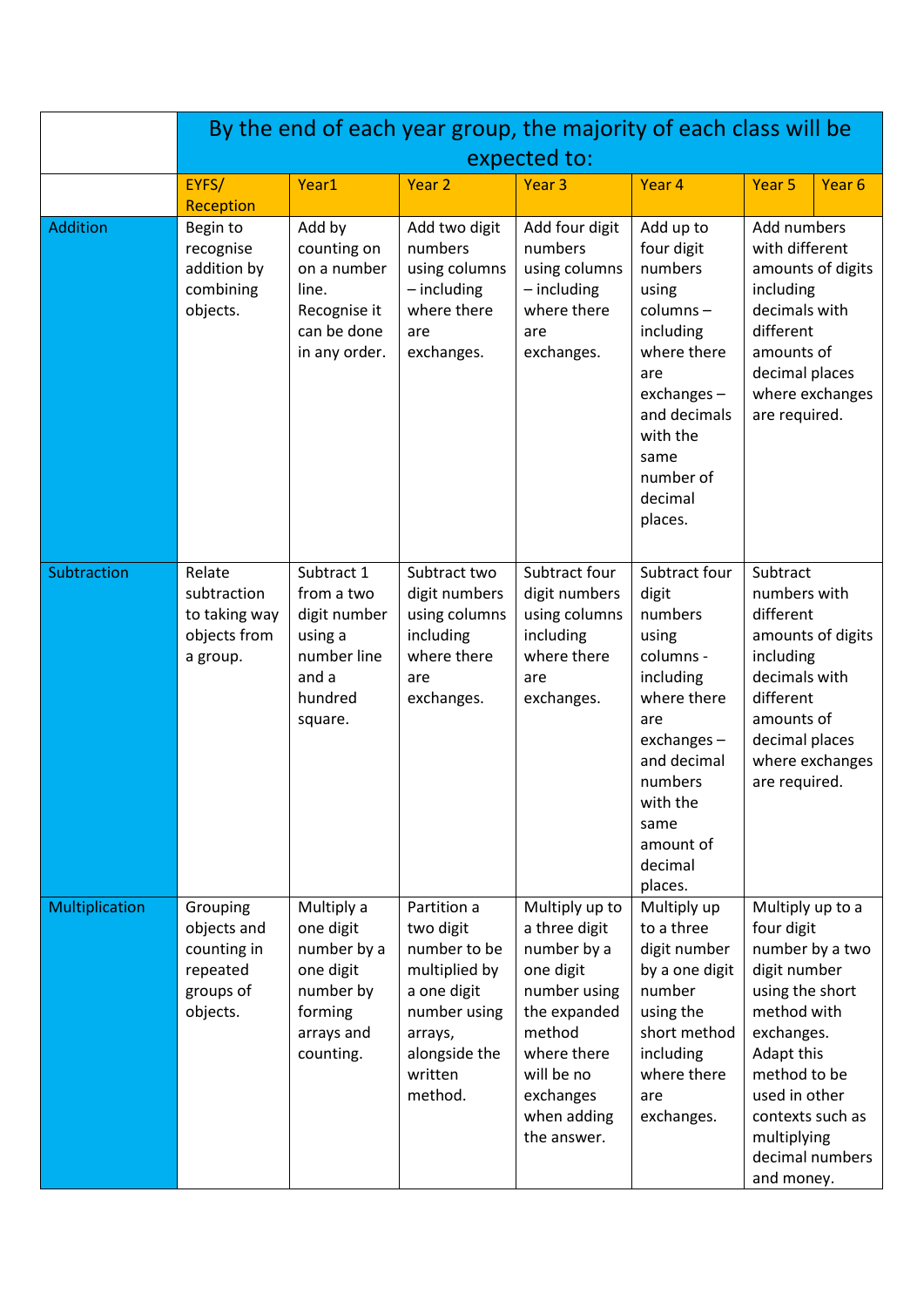| <b>Division</b> | Practical<br>sharing by<br>counting in<br>groups of<br>objects. | Dividing by<br>grouping<br>objects into<br>arrays. | Dividing by<br>grouping<br>objects into<br>arrays<br>accompanied<br>by the<br>number<br>sentences and<br>objects<br>arranged<br>underneath. | Dividing by<br>grouping<br>objects into<br>arrays<br>accompanied<br>by the<br>number<br>sentences and<br>objects<br>arranged<br>underneath $-$<br>including<br>larger<br>numbers. | Division using<br>the short<br>method for<br>division<br>where the<br>number does<br>not leave a<br>remainder. | Division using<br>the short method<br>for division<br>where the<br>number leaves a<br>remainder.<br>Expressing the<br>remainder in<br>various forms<br>such as a decimal<br>and friction.<br>Using long<br>division to divide<br>up to a five digit<br>number by a two |
|-----------------|-----------------------------------------------------------------|----------------------------------------------------|---------------------------------------------------------------------------------------------------------------------------------------------|-----------------------------------------------------------------------------------------------------------------------------------------------------------------------------------|----------------------------------------------------------------------------------------------------------------|------------------------------------------------------------------------------------------------------------------------------------------------------------------------------------------------------------------------------------------------------------------------|
|                 |                                                                 |                                                    |                                                                                                                                             |                                                                                                                                                                                   |                                                                                                                | digit number.                                                                                                                                                                                                                                                          |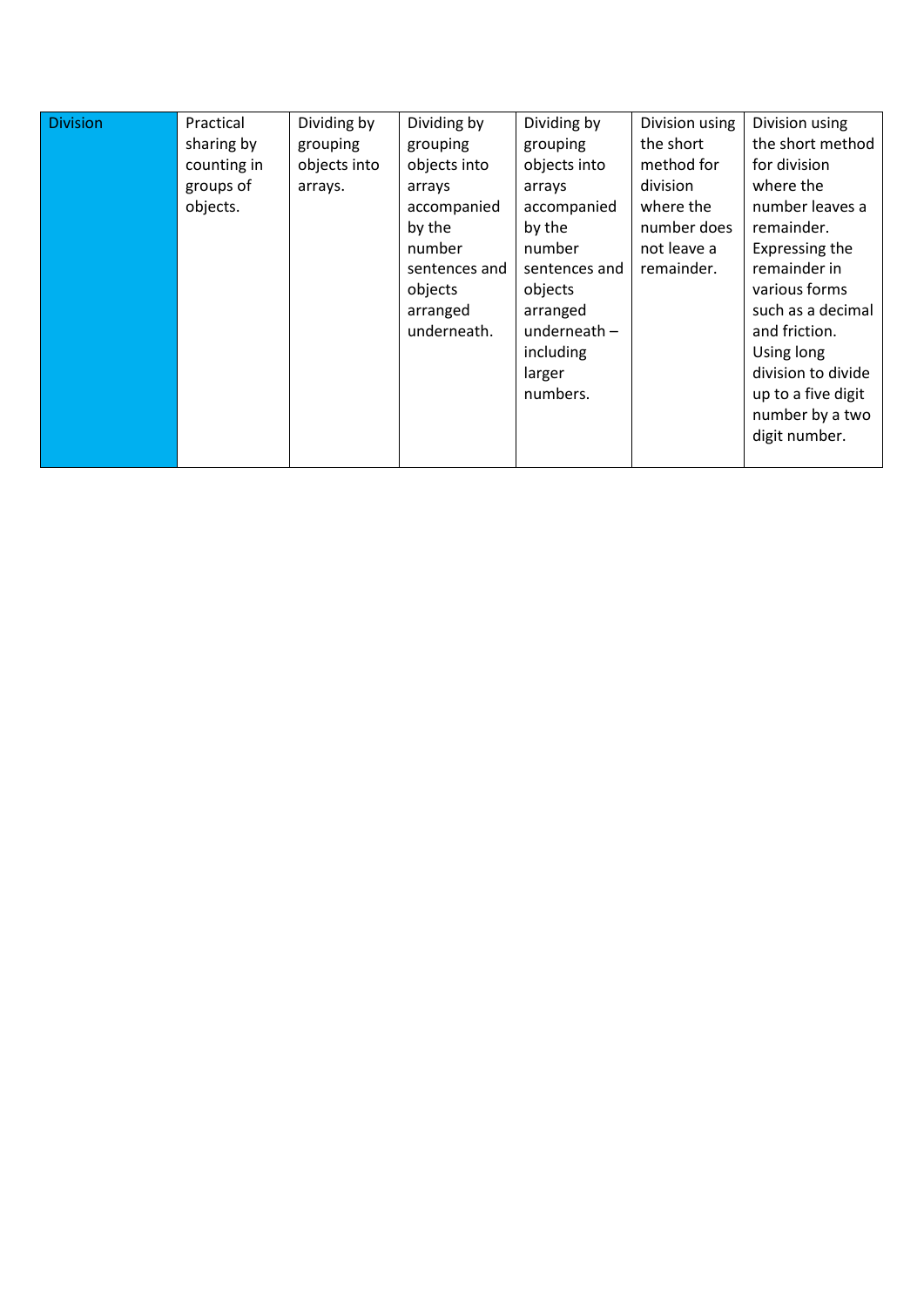## **Marking and Feedback**

![](_page_8_Figure_1.jpeg)

The newly introduced live marking and feedback trial was introduced to provide timely feedback to learners in order to move their learning forward. It was initially introduced in Year 2 and Year 6/5 before being further filtered through the whole school. The initial trial, followed the Power Maths scheme's 'Same Day intervention' initiative and made staff more aware of their role in 1:1 oral feedback and its role in moving learning forward.

This pilot scheme will be adopted in school during the academic year 2019-20 and reviewed in the Summer of 2020 to analyse its impact in providing accurately and timely feedback which promotes progress of pupils in Mathematics.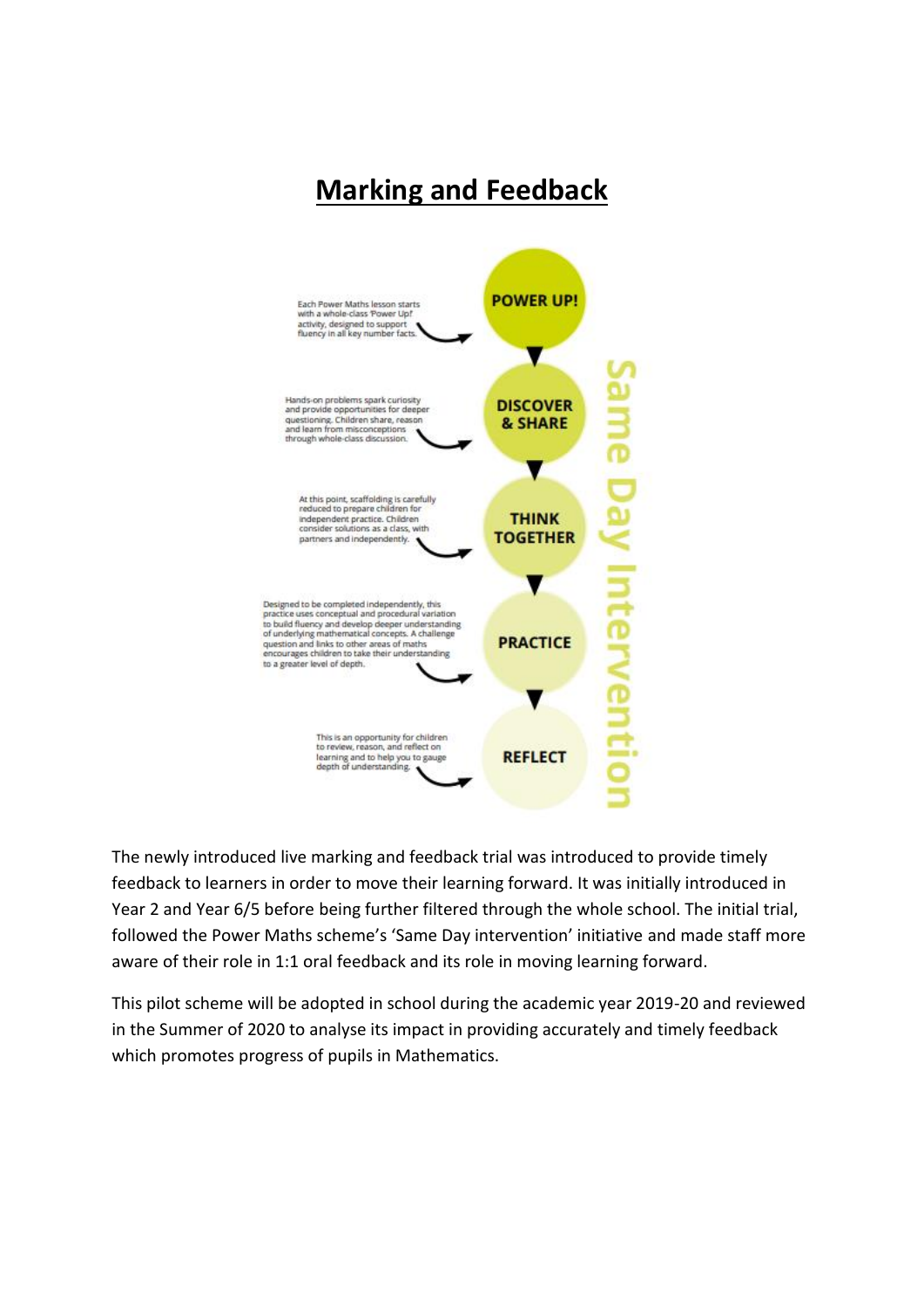## **Impact**

*The teaching of mathematics at St. Aidan's RC Primary School aims to equip all pupils with a sound understanding of mathematical ideas, fluency in calculation and reasoning and a competence in problem solving which prepares them for the next stage of their education and beyond.*